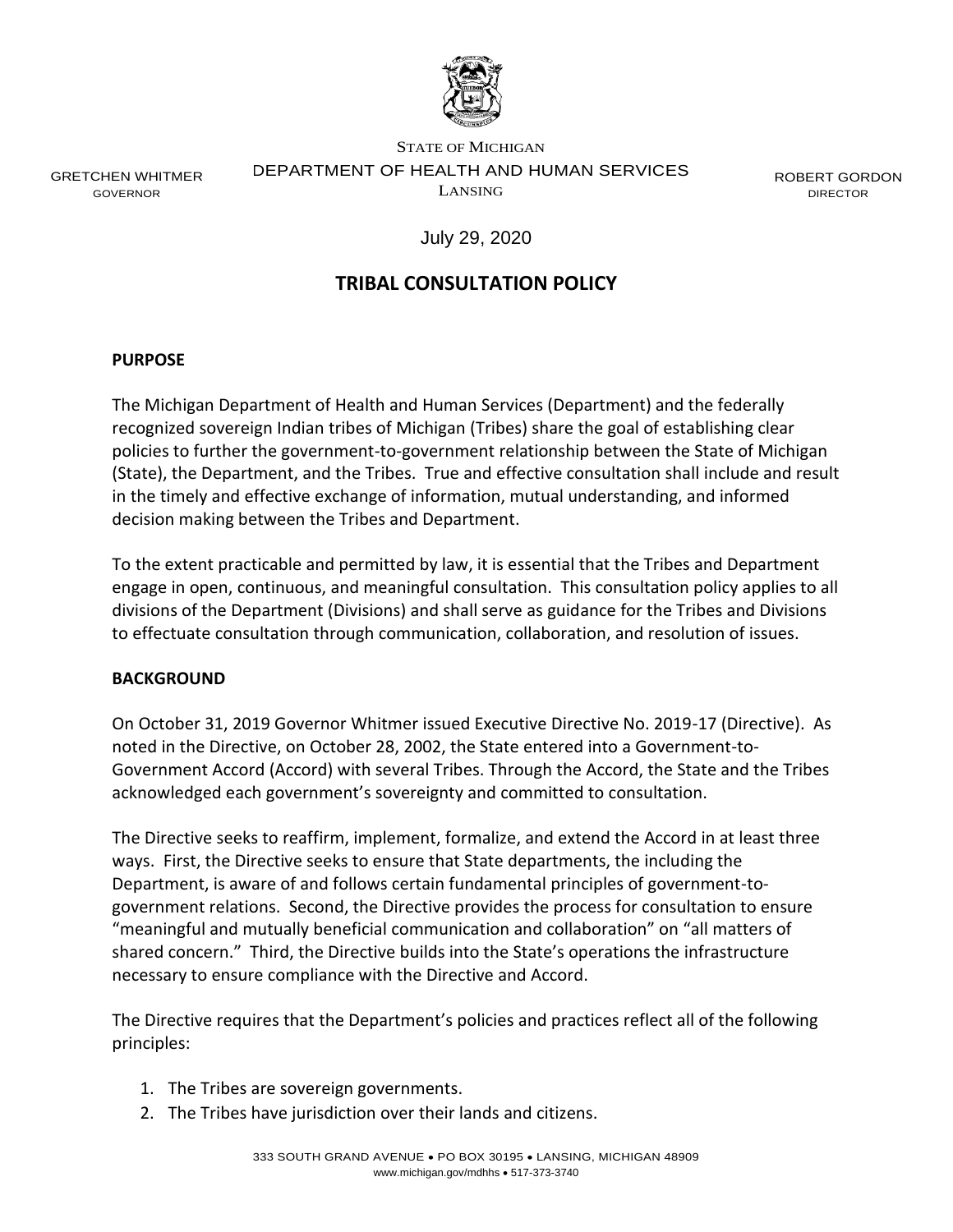- 3. The Tribes possess the right to self-governance and self-determination.
- 4. The United States government has a unique trust relationship with the Tribes.
- 5. The State and the Department have a unique government-to-government relationship with the Tribes.

This special relationship is affirmed in statutes including, but not limited to:

- Older Americans Act
- Indian Health Care Improvement Act
- Children's Health Insurance Program Reauthorization Act of 2009
- American Recovery and Reinvestment Act of 2009
- Patient Protection and Affordable Care Act of 2010
- Indian Child Welfare Act
- Michigan Indian Family Protection Act
- Indian Child Protection and Family Violence Prevention Act

#### **OBJECTIVES:**

- 1. Formalize the Department's policy to seek consultation and the participation of the Tribes in the development of policies and program activities that impact Tribes.
- 2. Establish requirements regarding the Department's engagement of and consultation with the Tribes for policy development and program activities that impact the Tribes.
- 3. Establish a minimum set of requirements and expectations of Department staff with respect to consultation and participation in consultation.
- 4. Create and formalize a process for the Department to communicate and consult with Tribes when new issues arise.
- 5. Establish communication channels with the Tribes and Indian organizations to increase knowledge and understanding of Department programs.
- 6. Enhance tribal-State partnerships that will include technical assistance and tribal access to Department program benefits for tribal citizens.
- 7. Coordinate efforts with other State of Michigan departments on issues of mutual concern.

# **CONSULTATION POLICY**

The Department's Tribal Liaison (Tribal Liaison) will coordinate the Department's interactions with the governments of the federally recognized Indian Tribes within Michigan. All incoming requests for consultation must be forwarded to the Tribal Liaison. The Tribal Liaison will consult with his or her superiors to determine the need to proceed with a formal consultation process, erring on the side of consultation. The Tribal Liaison will promptly disseminate all communications related to tribal consultation to appropriate Department staff or Tribes.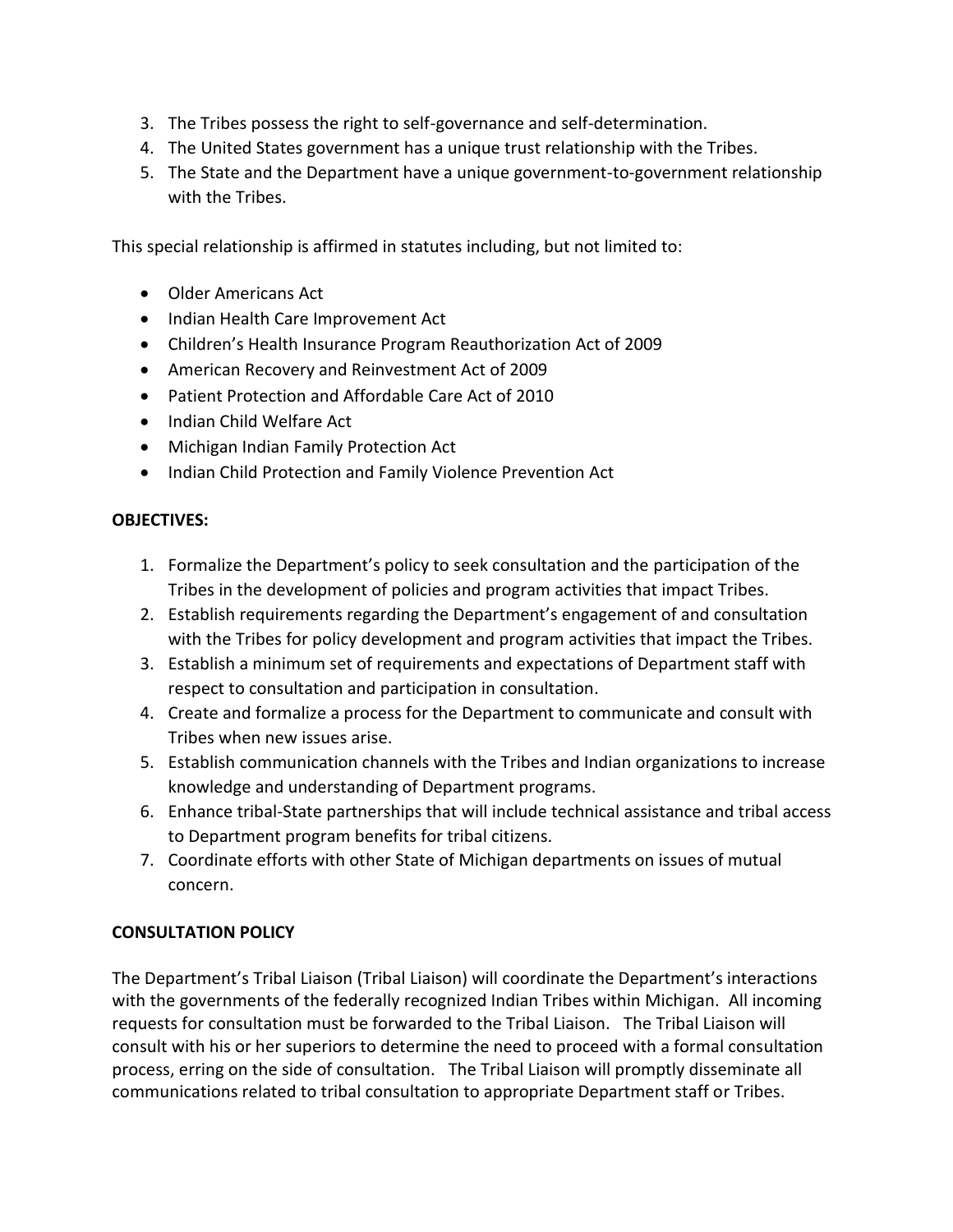Before the Department takes an action or implements a decision that may affect one or more of the Tribes, the Department, to the extent practicable and permitted by law, will consult with the Tribes. Activities that may require consultation include, but are not limited to, the following:

- 1. Rules or regulations.
- 2. Policy and guidance documents or directives.
- 3. Compliance monitoring.
- 4. Emergency preparedness and response.
- 5. Infectious disease response.
- 6. Federal authorizations or delegations.
- 7. Efforts to carry out obligations under a State compact or agreement.

Activities require consultation when they have:

- 1. Implications concerning one or more of the Tribes.
- 2. An effect on the relationship between the Department and one or more of the Tribes.
- 3. An effect on the distribution of power or responsibilities between the Department and one or more of the Tribes.

As used above, activities have "implications concerning one of more the Tribes" when they contain an express reference to Indians, Indian tribes, bands or groups, or Indian organizations, or an effect on their collective or individual treaty or other rights or benefits secured under Michigan or federal law by virtue of their status as a member or citizen of a federally recognized tribe or federally recognized tribal government.

Each of the Department's Divisions must implement this consultation policy and engage in meaningful communication and collaboration with the Tribes on matters of shared concern. Each of the Divisions will engage in regular meetings and/or conference calls with the Tribes to discuss matters that may require consultation. Consultation with the Tribes on Medicaid policy changes will continue through the current Medicaid promulgation process.

This policy establishes the following minimum consultation requirements each of the Divisions must implement:

1. Step One – Identification. When an activity or decision has been identified as potentially needing consultation, the Department will determine whether consultation is appropriate. Identification includes a determination of the complexity of the activity, the identity of the tribe(s) potentially affected by the activity, the activity's potential implications for the tribe(s), and any time or resource constraints relevant to the application of the consultation process to the activity. The Department should err on the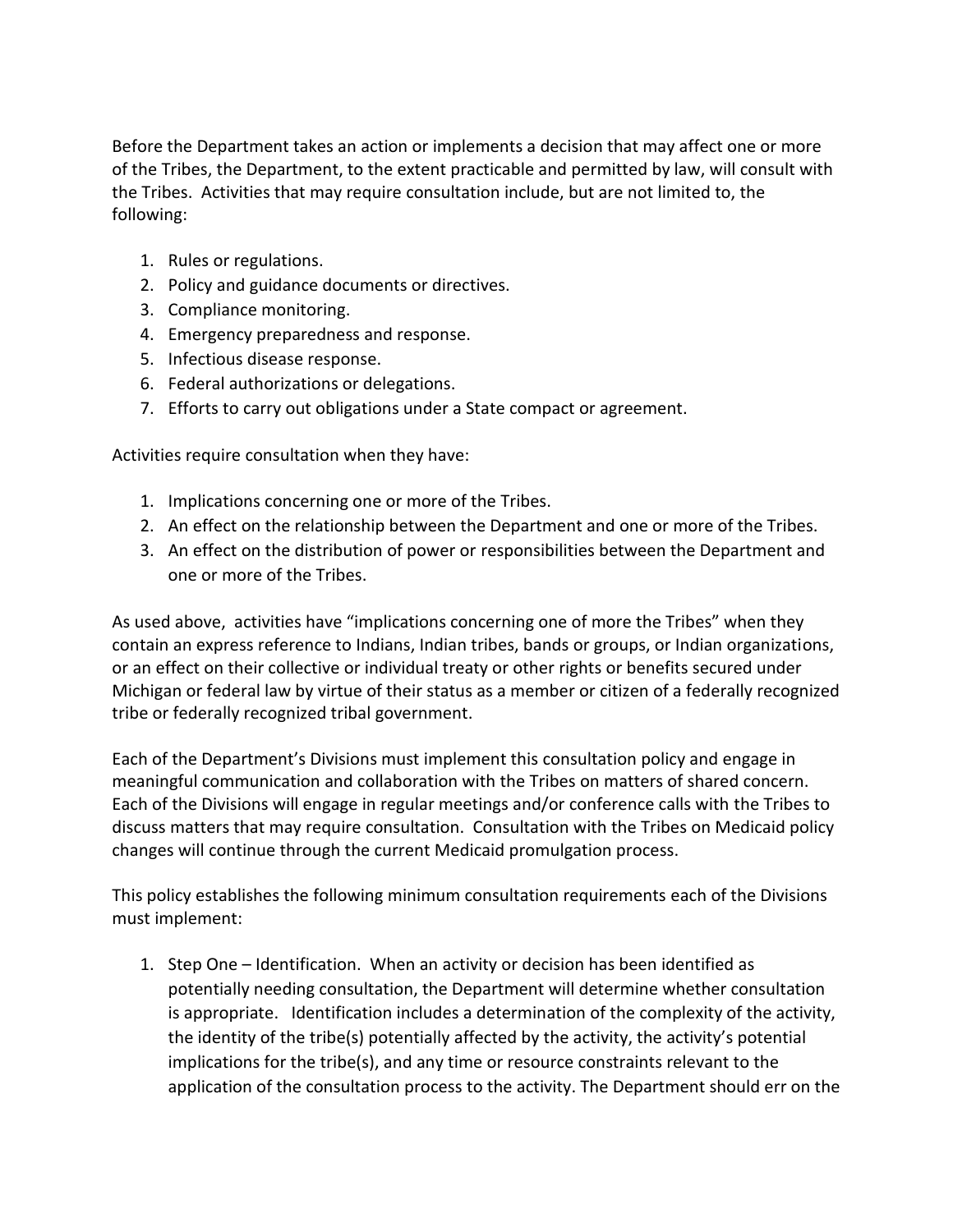side of consultation. Determination of matters to be addressed through consultation shall be identified through the following:

- a. Department-Initiated identification The Department may determine that an action or decision may affect a tribe's interests such that consultation is appropriate.
- b. Tribe-Initiated Identification A tribe may request consultation on an activity that may impact one or more of the Tribes. If anyone in the department is contacted by a Tribe for consultation, the person shall notify the Tribal Liaison to review and determine if it is appropriate to initiate the consultation process. The Department will evaluate the need for consultation, affording substantial weight to the tribe's request.
- c. Other Resources An activity that may be appropriate for consultation may be identified through interaction with outside organizations, including, but not limited to, the Midwest Alliance of Sovereign Tribes, The United Tribes of Michigan, the Michigan Tribal Health Directors Association, or Tribal/State Partnership meetings.
- 2. Step Two Notification. If a Tribal request for consultation has been received that the Department determines does not warrant formal consultation, then a notice shall be promptly sent to the affected tribes providing an explanation. As soon as the Department identifies an activity that may be appropriate for consultation, it shall promptly notify all Tribes potentially affected. The notice must be sufficiently detailed to describe the proposed action. The notice may be conveyed by U.S. mail, email, telephone, and/or other agreed-upon means.
- 3. Step Three Input. The Department must receive and consider input from the affected Tribes and must coordinate with the Tribe(s) to ensure that those participating in consultation:
	- a. Receive all necessary information;
	- b. Have an opportunity to provide and discuss with the Department any additional input regarding the proposed new activity or changed circumstances.

The Tribal Liaison or their designee will work with interested Tribes in planning the time(s), location(s) and method of consultation. Tribes may contact the Tribal Liaison to request that an official with decision-making authority participate in a consultation.

4. Step Four – Follow-up. The Department must follow up with the Tribes involved in the consultation. The Department must explain how the Tribes' input was considered and/or implemented in a final decision or action. This feedback must be in writing from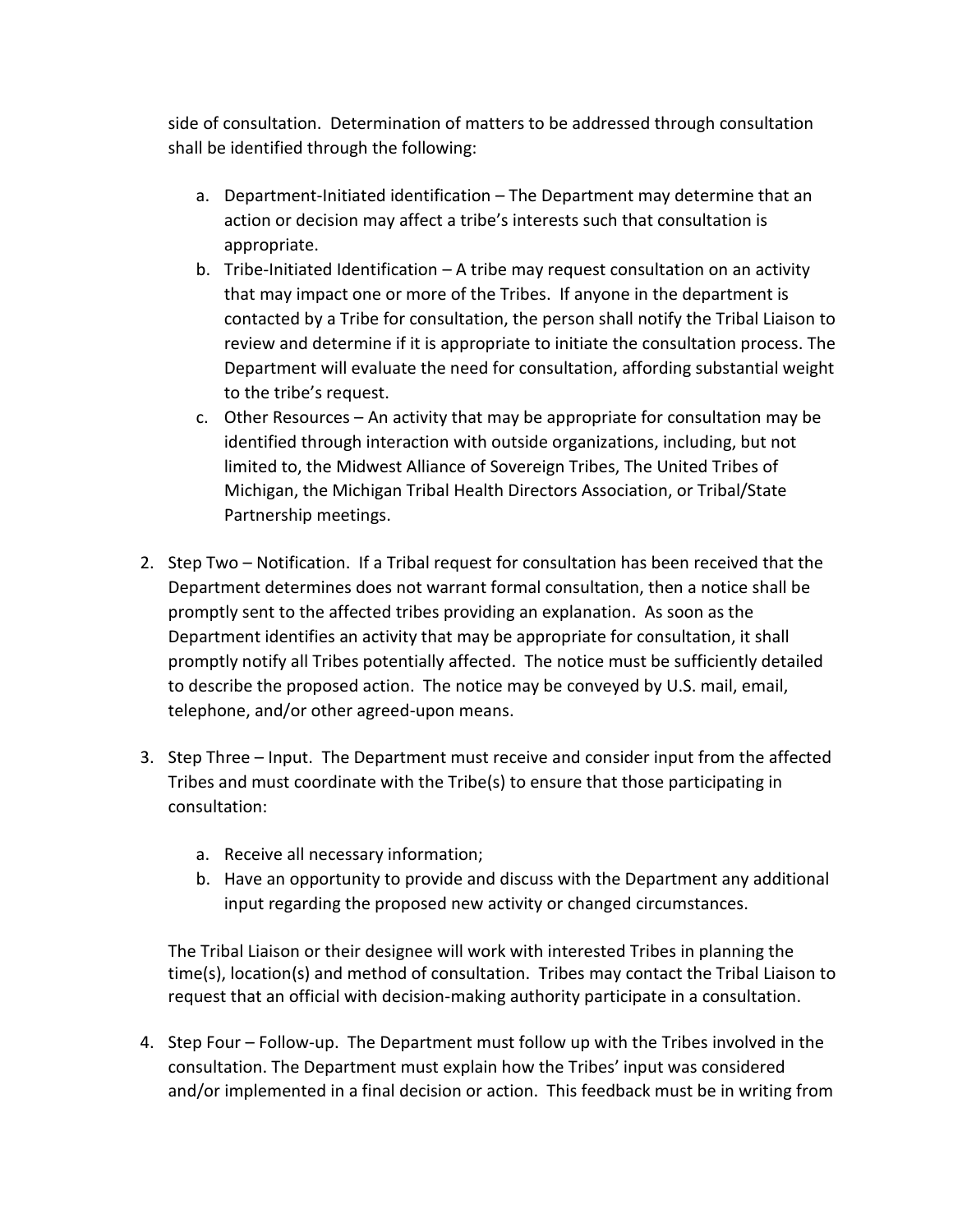a senior Department official involved in the consultation to the most senior tribal official, as determined by the Tribe, involved in the consultation. Where practicable, the Department shall provide preliminary written feedback to the Tribes prior to issuing its final decision.

The Department will disseminate the final consultation policy widely within the Department and provide training to management and other staff that have contact with or perform actions that may have an effect on the Tribes or tribal citizens in their daily work.

# **PROTOCOL**

1. Identification of Need. Upon identification that an activity has potential implications for one or more of the Tribes, the Department will initiate consultation. If other State departments may be impacted, the Department Tribal Liaison will contact the Tribal Liaison for the other department(s) to determine if they should coordinate consultation efforts.

When consultation is determined to be appropriate, the following steps shall be taken:

- Identify the applicable program, policy, rule, regulation, and/or statute.
- Identify how the activity impacts one or more of the Tribes, if known.
- Identify affected/potentially affected Tribes.
- The Department will respond to requests for consultation in a timely manner consistent with Department policy or as set forth by the Michigan Medicaid State Plan approved by the Center for Medicare and Medicaid Services (CMS); Title XX Social Security Act; ICWA (25 U.S.C. 1901 et seq.); and MIFPA (MCL 712B.  $1 - 41$ ).
- 2. Determine Consultation Mechanism: When the Department determines that consultation is required, the Department will evaluate the nature of the activity in collaboration with the Tribe(s) to determine the appropriate mechanism for consultation. Such evaluation should include, but is not limited to, a review of the complexity, implications and time constraints at issue that may impact policy, funding and/or budget development; programs; services; functions; or activities. Consultation mechanisms include, but are not limited to, one or more of the following:
	- Mailings
	- Teleconferences
	- Face-to-Face meetings between the Department and the Tribes
	- Round Tables
	- Webinars
	- Michigan Tribal Health Directors Association Meetings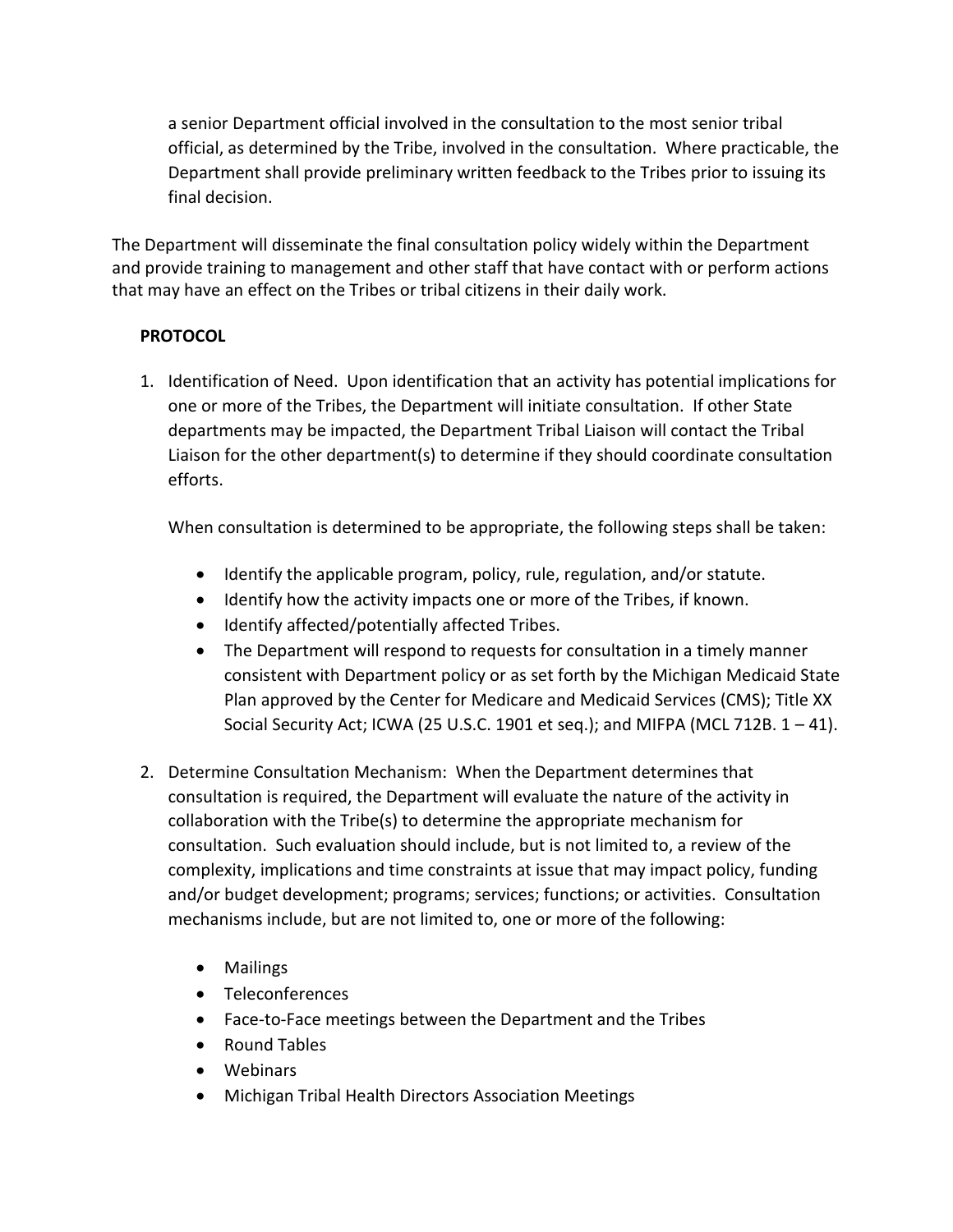- Michigan Tribal/State Partnership meetings
- Other regular or special program-level consultation sessions.
- 3. Official Notification: The Department must provide written notice to the potentially affected Tribes of the activity in need of consultation and proposed consultationmechanism using all appropriate methods and provide clear details of the manner and timeframe in which Tribes may voice concerns or potential impacts, propose actions or activities, or provide other comments. Notice will be sent to the Tribal Leader and their identified designee(s) which may vary depending on subject matter.
- 4. Notification timelines: The Department must provide as much advance notice as practicable or required by Department policy. The Tribal Liaison or their designee will respond to consultation requests in a timely manner.
- 5. Receipt of Tribal Comment(s): The Department shall use all appropriate methods, including in person, teleconference, or in writing, to communicate clear and explicit instructions on the methods and timeframes for the Tribes to submit comments on the activity in need of consultation.
- 6. Meetings: When necessary, the Department shall convene a meeting in a State-wide, regional, local, or otherwise appropriate forum, to the extent practicable and permitted by law, by teleconference, webinar, or face-to-face contact with all potentially affected Tribes to discuss all activities identified as needing consultation.
- 7. Feedback: To the extent practicable and allowed by law, the Department will respond to concerns raised by the tribes before taking an action or implementing a decision that was a subject of consultation.
- 8. Reporting of Outcome: The Department shall report to the Tribes the outcome of the consultation within 90 calendar days of final consultation. If the Department is awaiting guidance from a federal regulatory agency in order to proceed and has not received the guidance before the 90 day deadline, the Department will notify the Tribes of the delay and request an amended date for reporting of final consultation outcome. Once the consultation process is complete and a proposed policy is approved and issued, the final policy must be disseminated to the Tribes and any necessary tribal organization.

# **APPLICABLE LAW**

1. July 17, 2001 State Medicaid Director Letter #01-024: The July 2001 state Medicaid director letter describes the tribal consultation process that states must employ prior to submitting any Section 1915 and 1115 Waiver request. States are required to consult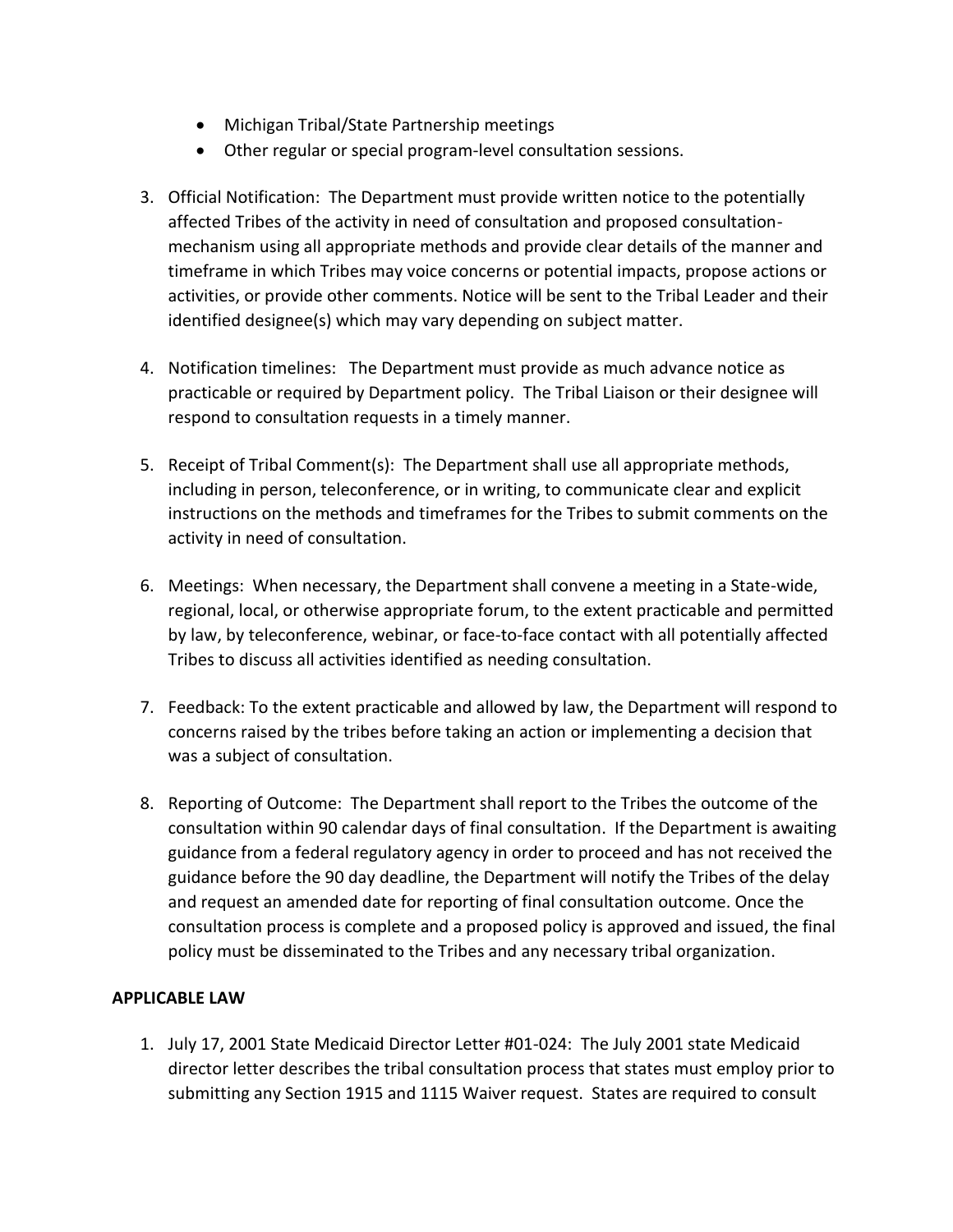with all federally recognized tribal governments maintaining a primary office and/or major population in the state at least 60 days before the state intends to submit a Medicaid waiver request or waiver renewal to CMS, or to follow the consultation state plan if the state plan addresses government-to-government consultation with tribes.

The notification required by the July 2001 State Medicaid Director letter must describe the purpose of the waiver or renewal and its anticipated impact on tribal citizens. In order for tribal governments to understand the impact on its tribal citizens, the notification should include actual language from the demonstration waiver or renewal that has tribal implications and should not be in summary or outline form.

- 2. The 2002 Michigan State/Tribal Accord may be viewed at: [https://www.michigan.gov/documents/som/2002\\_Tribal-State\\_Accord\\_195712\\_7.pdf](https://www.michigan.gov/documents/som/2002_Tribal-State_Accord_195712_7.pdf)
- 3. Executive Directive 2019-17 may be viewed at: [https://www.michigan.gov/whitmer/0,9309,7-387-90499\\_90704-520036--,00.html](https://www.michigan.gov/whitmer/0,9309,7-387-90499_90704-520036--,00.html)
- 4. Section 5006(3) of the American Recovery and Reinvestment Act: (ARRA) requires any state with one or more Indian health providers to obtain advice and input on a regular and ongoing basis prior to submission of any Medicaid or CHIP Medicaid State Plan Amendments (SPAs), waiver requests or proposal for a demonstration project that is likely to have a direct effect on Indians and Indian health providers. States are required to submit a Medicaid SPA in order to document its process for such consultation.

For more information, see Michigan's Medicaid State Plan Section 1.4 b on Tribal Consultation: [http://www.mdch.state.mi.us/dch](http://www.mdch.state.mi.us/dch-medicaid/manuals/MichiganStatePlan/MichiganStatePlan.pdf)[medicaid/manuals/MichiganStatePlan/MichiganStatePlan.pdf](http://www.mdch.state.mi.us/dch-medicaid/manuals/MichiganStatePlan/MichiganStatePlan.pdf)

- 5. The Indian Child Welfare Act, 25 U.S.C. 1901 *et seq*. may be viewed at: <https://uscode.house.gov/view.xhtml?path=/prelim@title25/chapter21&edition=prelim>
- 6. Title XX Social Security Act may be viewed at: [https://www.ssa.gov/OP\\_Home/ssact/title20/2000.htm.](https://www.ssa.gov/OP_Home/ssact/title20/2000.htm)
- 7. The Michigan Indian Family Preservation Act, MCL 712B.1 41 may be viewed at: [http://www.legislature.mi.gov/\(S\(ehbnbe2mwfgjyey10cxrfgr1\)\)/mileg.aspx?page=getOb](http://www.legislature.mi.gov/(S(ehbnbe2mwfgjyey10cxrfgr1))/mileg.aspx?page=getObject&objectName=mcl-288-1939-XIIB) [ject&objectName=mcl-288-1939-XIIB.](http://www.legislature.mi.gov/(S(ehbnbe2mwfgjyey10cxrfgr1))/mileg.aspx?page=getObject&objectName=mcl-288-1939-XIIB)

# **MEETING RECORDS AND ADDITIONAL REPORTING**

The Department is responsible for making and keeping records of its tribal consultation activity. All such records shall be made readily available to the Tribes on request.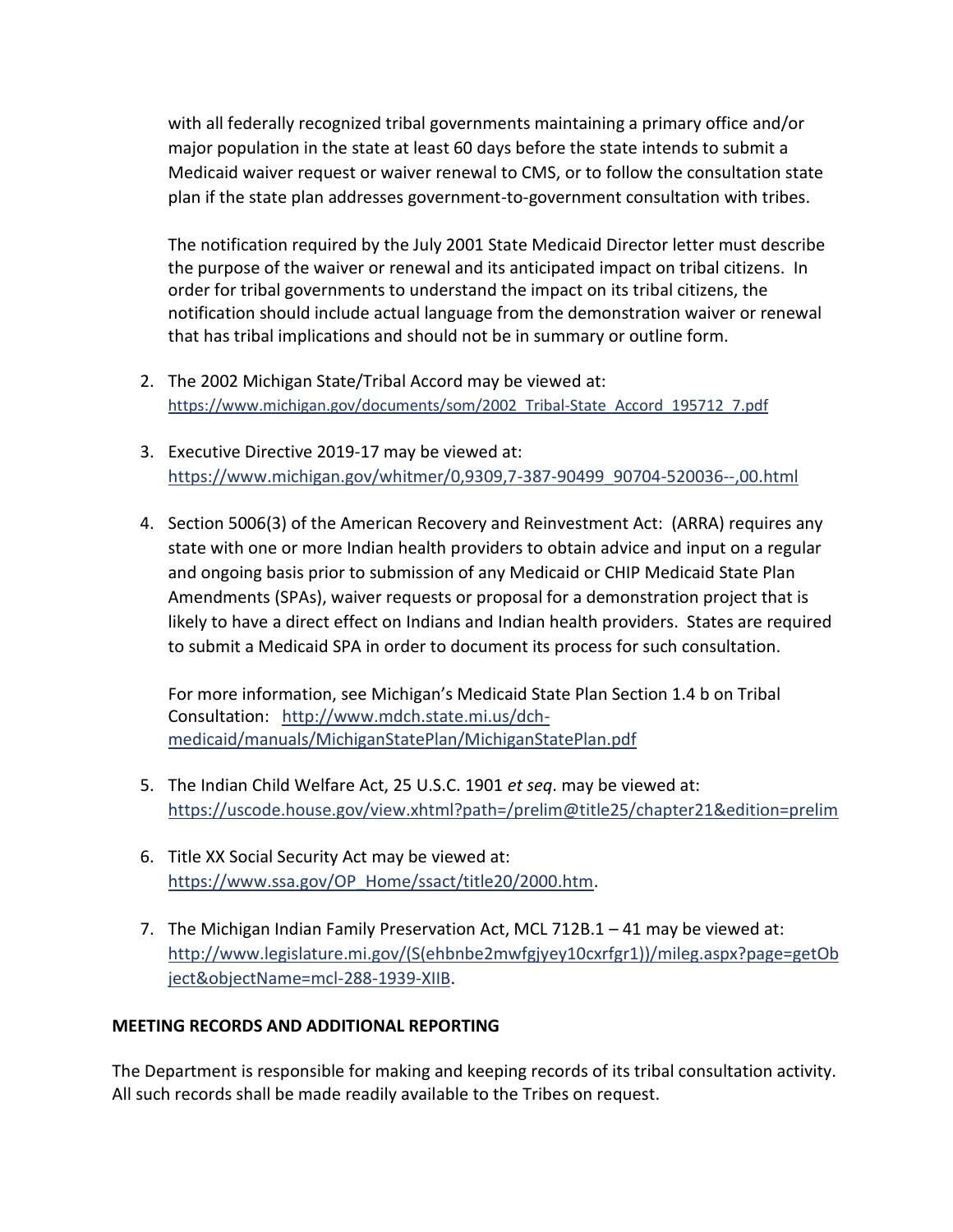An annual Consultation Report shall be made by the Tribal Liaison to the Governor's office and will be provided to the Tribes on request.

#### **CONFLICT RESOLUTION**

The intent of this policy is to promote a partnership between the Department and the Tribes that enhances the Department's ability to address issues and resolve problems. Nothing in this policy shall be construed to preclude the Tribes from raising issues to responsible officials outside of the consultation process. Nothing in this policy creates a right of action against the State or the Department for failure to comply with this policy.

#### **TRIBAL SOVEREIGNTY**

This policy does not waive any tribal governmental rights or authority, including treaty rights, sovereign immunities, or jurisdiction. Additionally, this policy does not diminish any rights or protections afforded to American Indians or Alaska Natives or tribal entities under federal or state law.

Each tribe is a sovereign government with an inherent right to self-governance and selfdetermination. Each has its own governing structure, culture, traditions, laws, regulations, and policies, which it uses to exercise jurisdiction over land and people. And each has a special trust relationship with the federal government. These principles are rooted in and affirmed by the Constitution, treaties, statutes, and court opinions of the United States, and they fundamentally define the unique legal relationship between these tribes and the State of Michigan.

#### **DEFINITIONS**

**Activity –** Action or decision that may significantly affect tribal interests.

**Communication** – The exchange of ideas, messages, or information, by speech, signals, writing or other means.

**Consultation** – An enhanced form of communication which emphasizes trust, respect, and shared responsibility. It is an open and free exchange of information and opinion among parties which leads to mutual understanding and comprehension. Consultation is integral to a deliberative process, which results in effective collaboration and informed decision making with the goal of reaching consensus on issues.

**Coordination and Collaboration** – Working and communicating together in a meaningful government-to-government effort to create a positive outcome.

**Federally Recognized Tribal Government** – Indian tribes with whom the federal government maintains an official government-to-government relationship, usually established by a federal